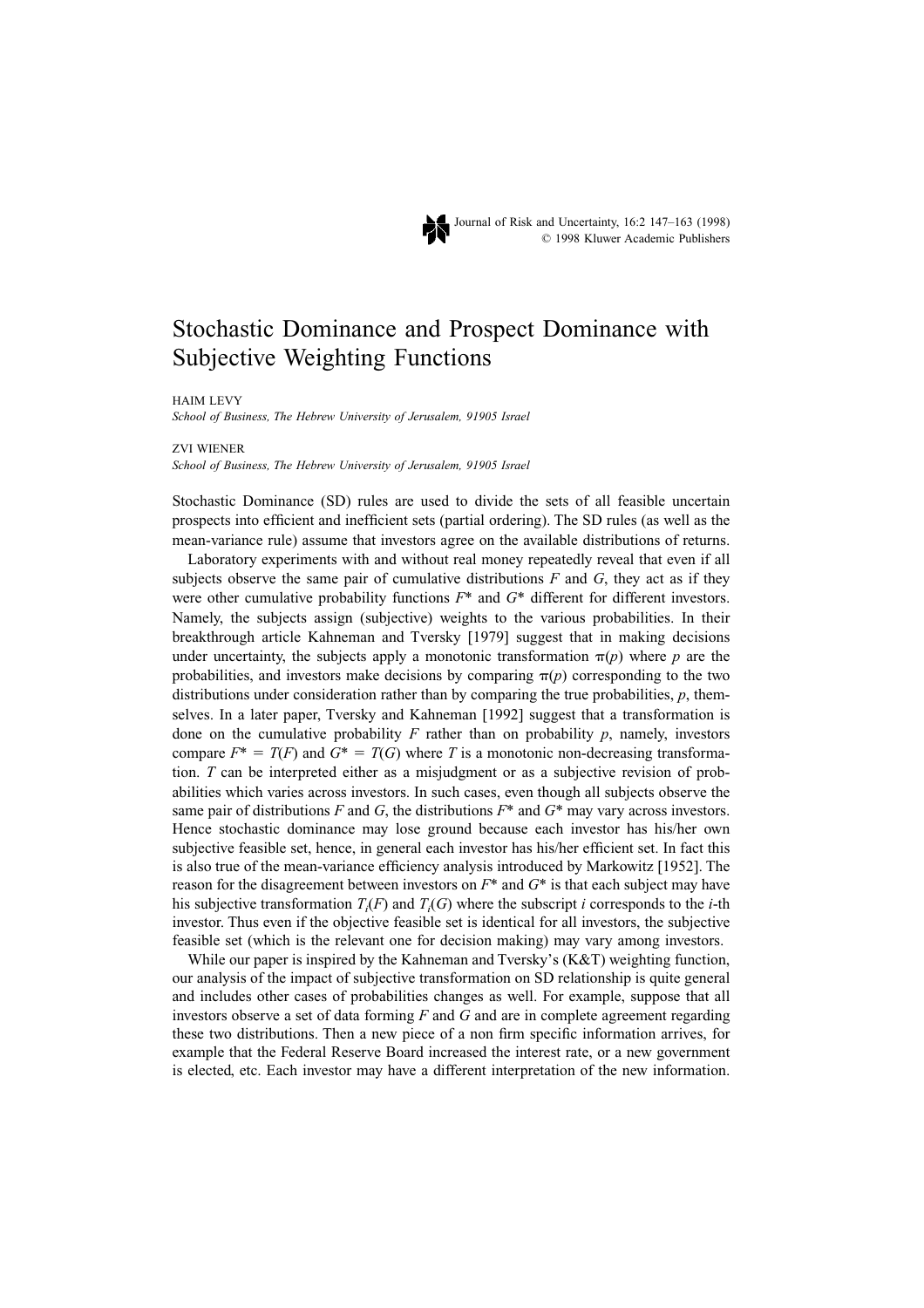Note that the new information is not firm specific, hence it is reasonable to assume that the transformation  $T<sub>i</sub>$  is the same for the *i*-th investor across all assets. However, if the information is firm specific, e.g. an increase of dividends or earnings announcement, then  $T_i$  can not be the same for all assets. Yet recall that even when there is no such a new information simply following K&T, each individual adjusts the probability subjectively in some particular manner, using his/her transformation  $T_i$ . The investors make their choices based on  $T_i(F)$  and  $T_i(G)$ , hence  $T_i(F)$  and  $T_i(G)$  are the relevant distributions for the *i*-th investor's decision, where  $T_i$  is the *i*-th investor's transformation of  $F$  and  $G$  due to the new information. Then, it is questionable whether the dominance results with *F* and *G* are intact for  $F_i^*$  and  $G_i^*$ .

The purpose of this paper is to analyze under what set of transformations  $T_1$  the First Degree Stochastic Dominance (FSD) is unaffected (we use bold letters for sets to distinguish between a set of transformations and a particular one). Similarly, we check the set of transformations **T2** which do not affect Second Degree Stochastic Dominance (SSD). Note that if the SD (partial ordering) is not affected by a set of transformations, then all investors can employ the same transformation or various transformations as long as they belong to the set we consider.

The structure of the paper is as follows: In section 1 we present the well-known stochastic dominance rules as well as the new Prospect Stochastic Dominance (PSD) rule. In section 2 we show that for each type of stochastic dominance there exists a corresponding class of transformations which do not change the dominance relation. Concluding remarks are given in section 3.

There is a closely related approach developed in Zilcha [1987], Chew, Karni and Safra [1987], Safra and Zilcha [1988], Chew and Zilcha [1990], which is based on comparison of the efficient set when we consider investors which follow the stochastic dominance rules but have state dependent utility functions. Our settings represent a particular case of this general approach which enables us to obtain more precise results while focusing on the Prospect Theory approach to decision making. However, some results are common in the two approaches. For example, Chew, Karni and Safra show that a concave utility function combined with an increasing, concave transformation function is equivalent to risk aversion.

#### **1. Stochastic dominance rules and the prospect stochastic dominance rule**

In this section we briefly review the various decision rules analyzed in this paper. Two rules discussed in this paper (FSD, SSD) have existed in the literature for years (see Levy [1992]), but the SSD<sup>\*</sup> and PSD rules are new and will be described below.

Let us first define several classes of preferences (sets of utility functions) corresponding to the various stochastic dominance rules. In each case we assume the utility function to be continuous and piecewise smooth. To distinguish between a set and its elements we use bold letters for sets.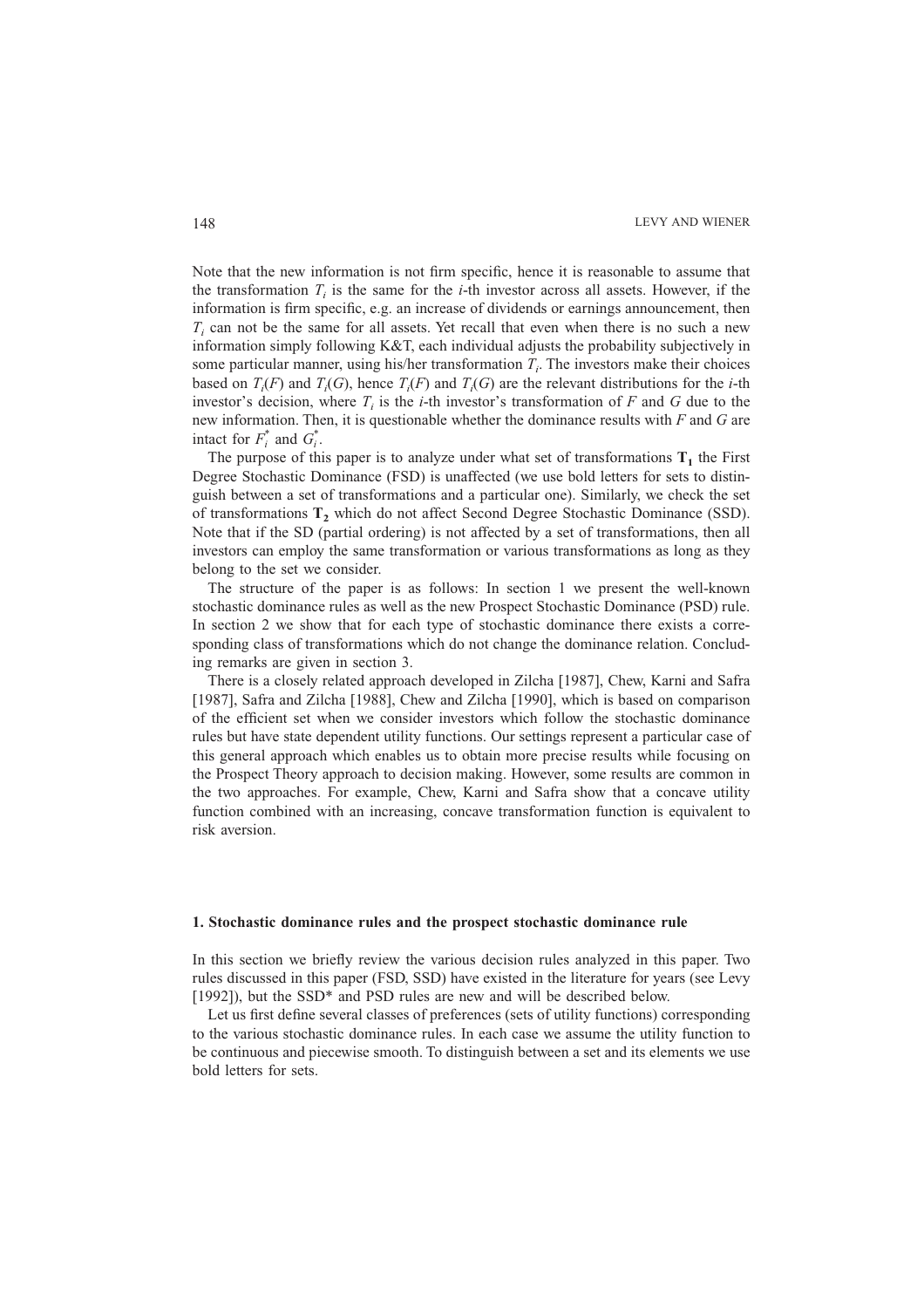- $U_1$  is the set of increasing utility functions (rational investors).  $U \in U_1$  is equivalent to  $U'(x) \geq 0$  for all<sup>1</sup> *x*.
- $U_2$  is the set of increasing and concave utility functions (risk averters).  $U \in U_2$  is equivalent to  $U'(x) \ge 0$  and  $U''(x) \le 0$  for all *x*.
- $\bullet$   $\mathbf{U}_2^*$  is the set of increasing and convex utility functions (risk seekers). This corresponds to all investors that like risk and hence, prefer an uncertain income over its certain mean.  $U \in U_2^*$  is equivalent to  $U'(x) \ge 0$  and  $U''(x) \ge 0$  for all *x*.
- $\mathbf{U}_p$  is the set of all *S*-shaped utility functions as suggested by K&T [1979].  $U \in \mathbf{U}_p$  is equivalent to  $U'(x) \ge 0$  for all *x*, and  $U''(x) \le 0$  for all  $x > 0$ , and  $U''(x) \ge 0$  for all *x*  $<$  0. This means risk seeking for losses and risk aversion for gains.

We first study the SD rules in terms of cumulative distributions and then in terms of the inverse functions known as the quantiles of the distribution. We need both forms in the subsequent analysis.

#### *1.1. SD: Cumulative distributions*

**Theorem 1.** Let *F* and *G* be two cumulative distributions of two uncertain prospects, *x* the uncertain return and *U* a utility function. Then *F* dominates *G* for all rational investors  $(U' \geq 0)$  iff,

$$
F(x) \le G(x) \text{ for all } x. \tag{1}
$$

This rule is called First Degree Stochastic Dominance (FSD) (for discussion see Levy [1992]). Note that we ignore the initial wealth *w* because it induces a constant shift in *F* and *G* without affecting the stochastic dominance (SD) relationship. The same holds for SSD.

**Theorem 2.** Let *F*, *G* and *x* be defined as above. Then *F* dominates *G* for all risk averse investors ( $U' \geq 0$ ,  $U'' \leq 0$ ) iff

$$
\int_{-\infty}^{x} (G(t) - F(t))dt \ge 0 \text{ holds for all } x.
$$
\n(2)

This rule is called Second Degree Stochastic Dominance (SSD) (the discussion of SSD can be found in Levy [1992]).

**Theorem 3.** Let *F*, *G* and *x* be defined as above. Then *F* dominates *G* for all risk-seekers  $(U' \geq 0, U'' \geq 0)$  iff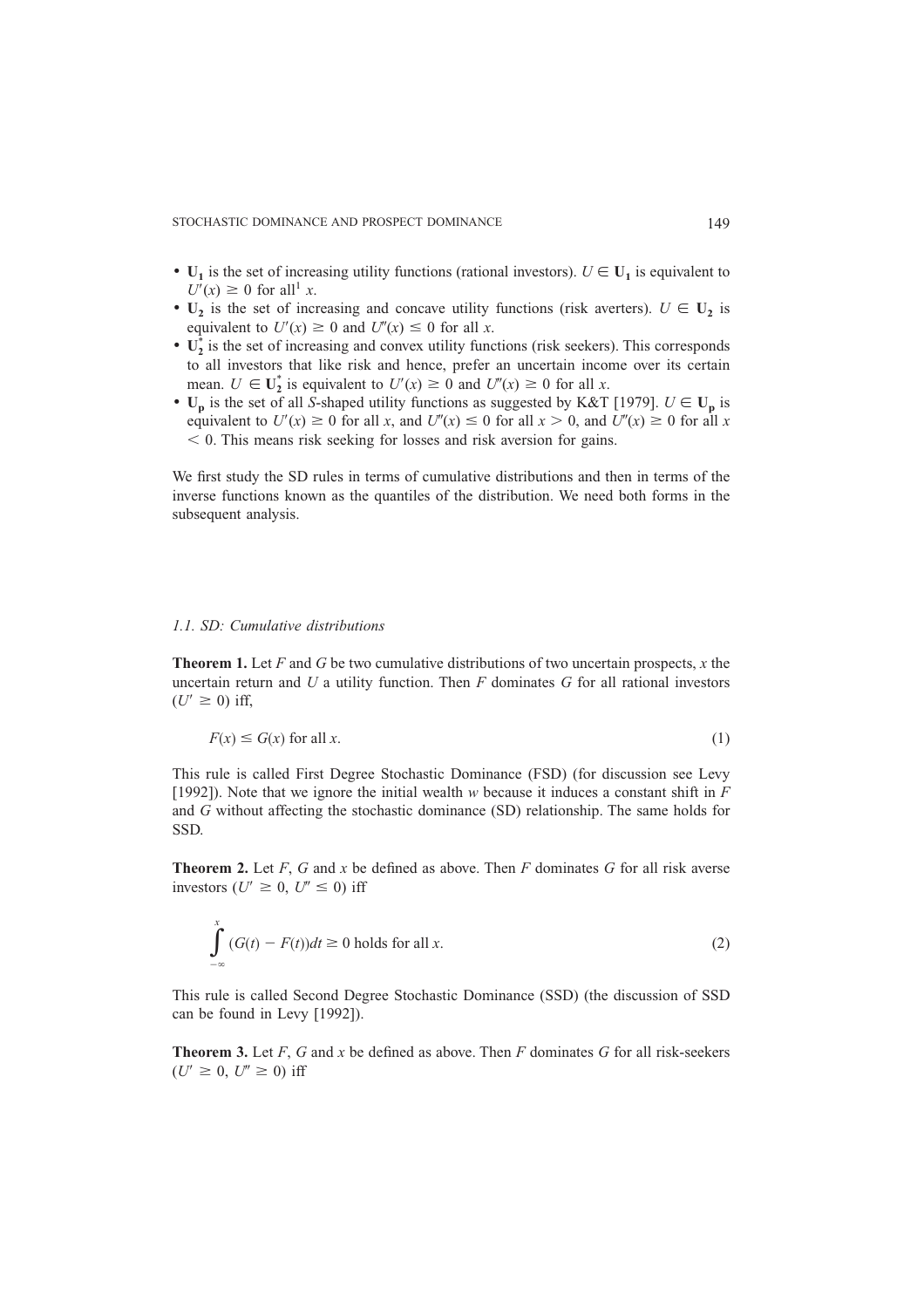$$
\int_{x}^{x} (G(t) - F(t))dt \ge 0 \text{ for all } x.
$$
\n(3)

We call this rule also a second degree stochastic dominance rule (because a restriction of second degree is imposed on *U*) but we denote it SSD\* to distinguish from SSD. This rule is valid for risk lovers. To prove the SSD<sup>\*</sup> rule we note that  $U(x)$  is convex increasing if and only if  $-U(-x)$  is concave increasing. Then (*x* SSD\* *y*) is equivalent to ( $-y$  SSD  $-x$ ) and the integral condition (2) reduces immediately to the integral condition  $(3)^2$ . While SSD\* by itself is not very important it is used in the proof of the new investment rule which we call Prospect Stochastic Dominance (PSD), to which we turn next.

**Theorem 4.** Let *F*, *G* and *x* be as above and *U* be a utility function. Then *F* dominates *G* for all  $U \in U_p$ , (the class of all *S*-shaped utility functions) iff<sup>3</sup>

$$
\int_{y}^{x} (G(t) - F(t))dt \ge 0 \text{ for all pairs } x > 0 \text{ and } y < 0.
$$
 (4)

Note that for all  $U \in U_p$ , we have a risk seeking as well as a risk aversion segment. Indeed, to prove PSD we need to use both SSD and SSD\*. This result follows immediately by considering separately the gains (integral over  $[0, x]$ ) and the losses (integral over  $[y, 0]$ ).

#### *1.2 Stochastic dominance: The quantile approach*

In the following sections we analyze the impact of various transformations on the Stochastic Dominance rules. Some of these results can be derived more easily if we work not with the cumulative distributions but rather with their quantiles. The quantile approach for dominance analysis was introduced first in Levy [1973] for lognormal distributions and further developed by Kroll and Levy [1978] for unrestricted distributions. We briefly review the SD rules in the quantile approach.

The *p*-th quantile denoted by  $Q_F(p)$  is defined by the following equation  $P_F(x \leq Q_F(p))$  $= p$ , and  $Q_G(p)$  is defined similarly. Since the *F* function is a weakly increasing function, its inverse  $Q_F$  is defined as a multi-valued function. In our proofs we assume that all cumulative probability functions are strictly increasing (which guarantees that the inverse function  $Q_F$  is a well defined single-valued function). This assumption simplifies the proofs; however the results are valid even without it<sup>4</sup>. Therefore in our settings the following identities hold  $p = F(Q_F(p)) = F(x)$  and  $x = Q_F(F(x))$ . The function  $Q_F$  is the inverse of  $F$ , it maps the interval  $[0, 1]$  into the real axis. Figures 1a and 1b illustrate a cumulative distribution  $F(x)$  and its quantile (the inverse function)  $Q_F(p)$ .

The following rules give SD criteria in terms of quantiles.

 $\alpha$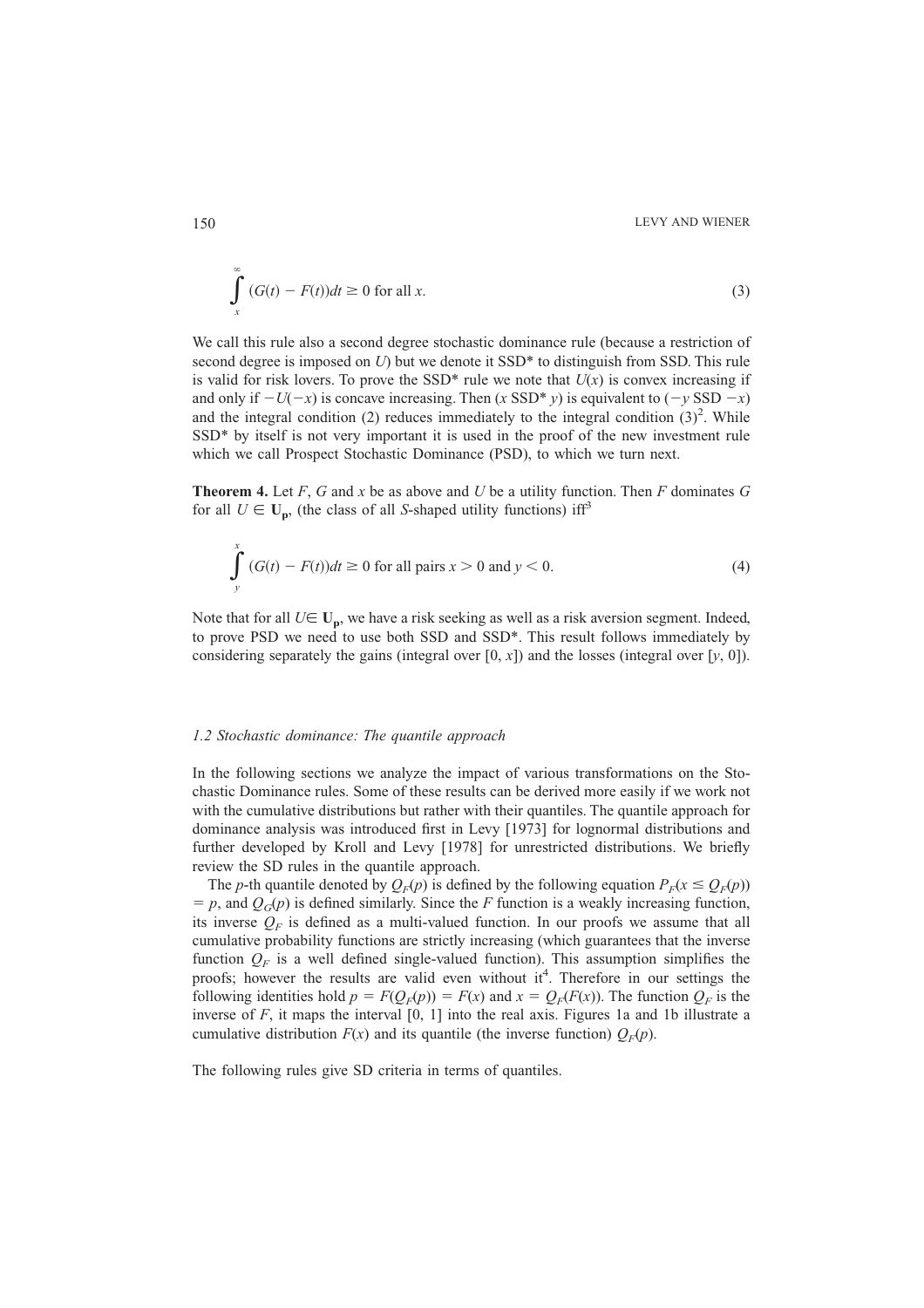

*Figure 1 a.* Standard approach. Cumulative distribution  $p = F(x)$ . b. Quantile approach  $x = Q_F(p)$ .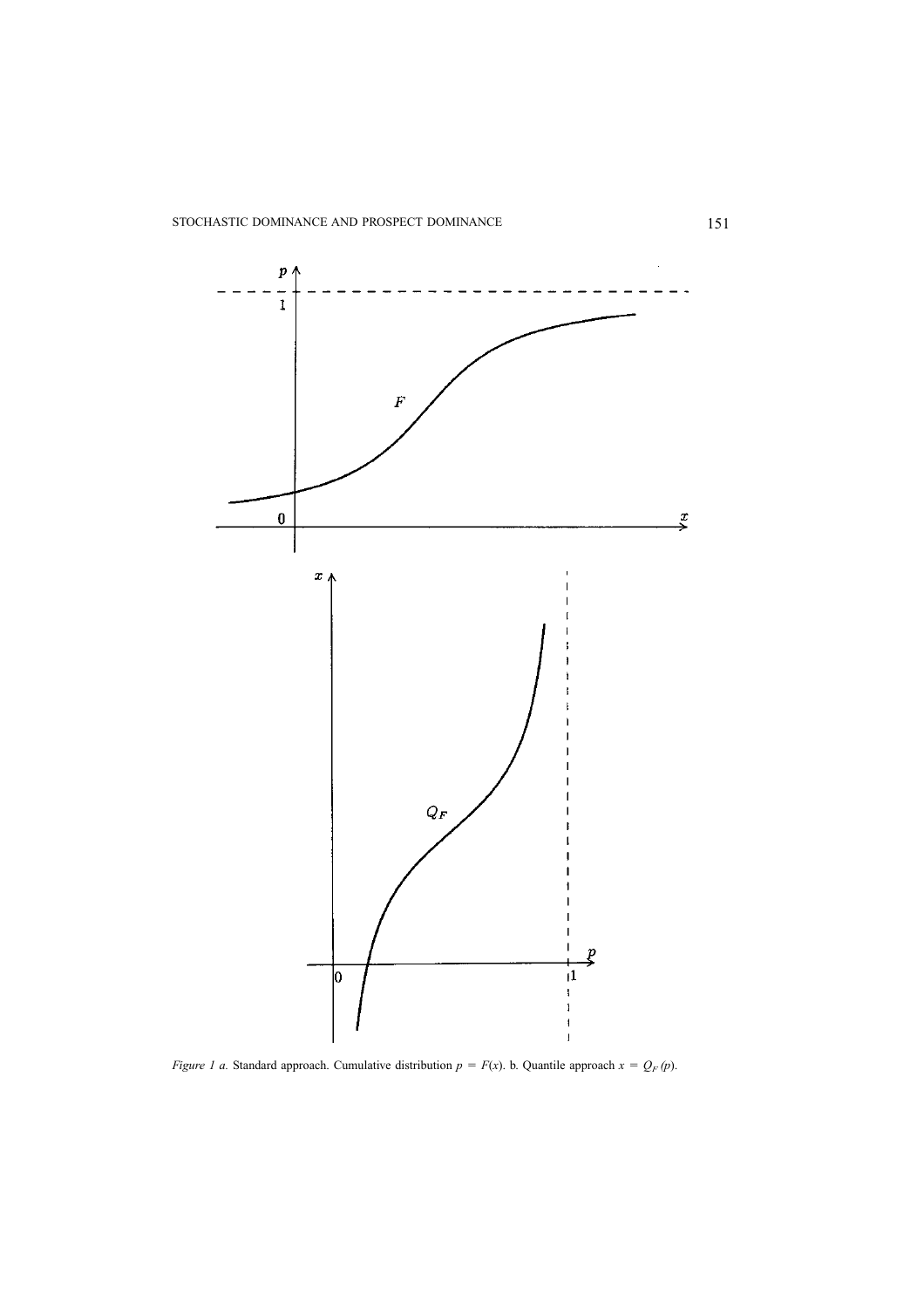## **Quantile SD rules**:

a. *F* dominates *G* by FSD is equivalent to

$$
Q_F(p) \ge Q_G(p) \text{ for all } 0 \le p \le 1.
$$
 (5)

b. *F* dominates *G* by SSD is equivalent to

$$
\int_{0}^{p} (Q_{F}(v) - Q_{G}(v))dv \ge 0 \text{ for all } 0 \le p \le 1.
$$
 (6)

c. *F* dominates *G* by SSD\* is equivalent to

$$
\int_{p}^{1} (Q_{F}(v) - Q_{G}(v))dv \ge 0 \text{ for all } 0 \le p \le 1.
$$
 (7)

d. *F* dominates *G* by PSD is equivalent to

$$
\int_{p_1}^{p_2} (Q_F(v) - Q_G(v)) dv \ge 0 \text{ for all } 0 \le p_1 \le p_{F0} \le p_{G0} \le p_2 \le 1.
$$
 (8)

where  $F(0) = p_{F0}$  and  $G(0) = p_{G0}$ , as shown in Figure 2.



*Figure 2.* The qantile rule for PSD.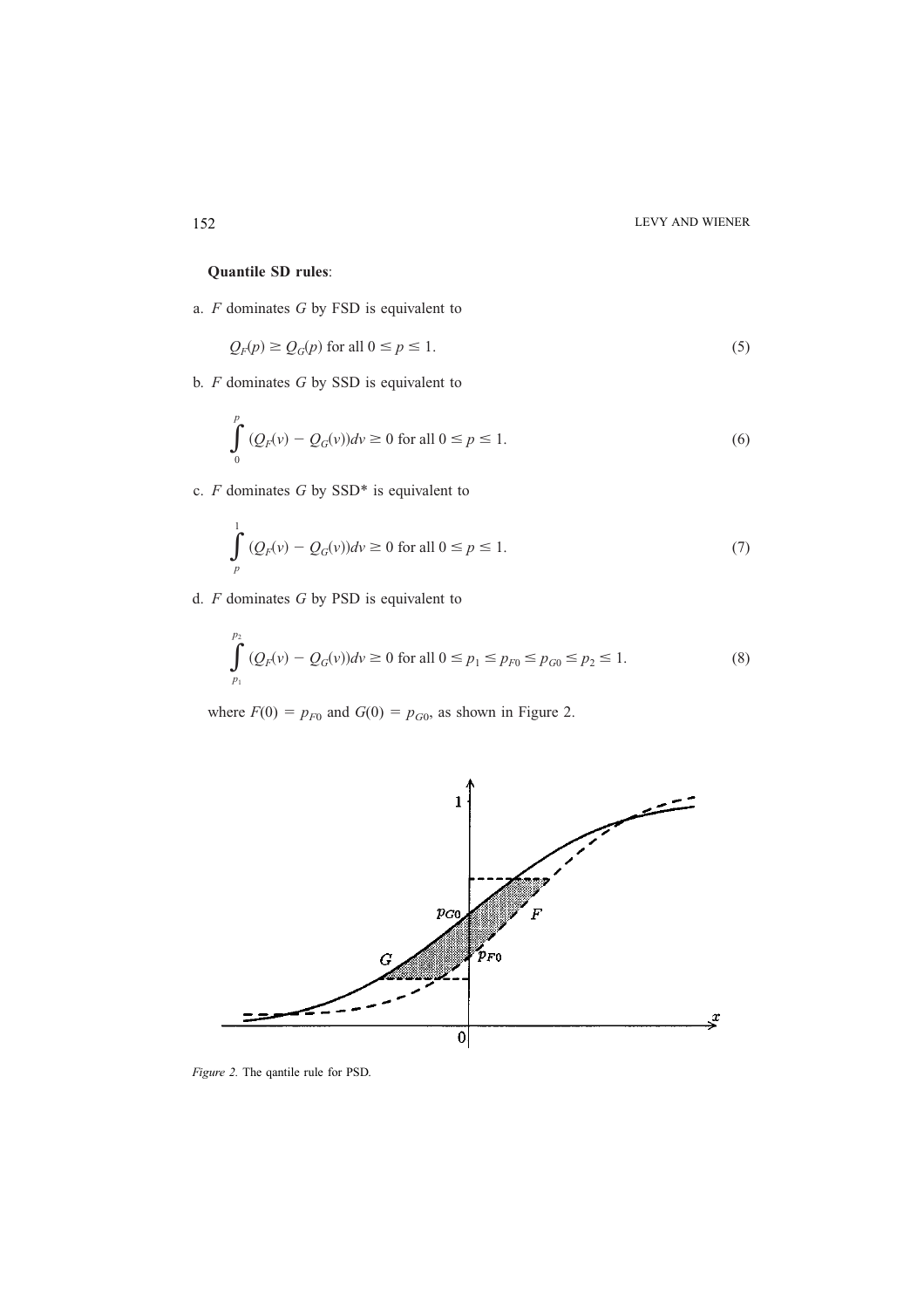The proof of *a* and *b* can be found in Kroll and Levy [1978]. The proof of *c* and *d* can be constructed along the same lines as in *a* and *b* and for the sake of brevity we do not give it here. However we outline the proof later in the paper when we analyze the effect of various transformations on SD rules.

#### **2. Weighting functions: Mental transformation of probabilities**

#### *2.1. Definitions and examples*

In the 1979 paper K&T suggest a transformation of probabilities  $\pi(p)$ . However they show that such a transformation may violate First Degree Stochastic Dominance (FSD), hence in a later paper (see T&K [1992]) they suggest a transformation of cumulative probability functions which guarantees that if FSD applies before the transformation, this dominance is preserved by the transformation.

K&T claim that the *i*-th subject (investor) observes *F* but makes choices by  $F_i^* = T_i$  $(F)$ . We deal with such transformations but our analysis is not limited to irrational probability calculations that investors make. We extend the analyses also to rational transformations when  $F_i^*$  is the subjective probability distribution derived from  $F$  when new non firm specific information is released. We have the subscript *i* because each investor may have his interpretation of the news.

We may have a situation were *F* dominates *G* (by some degree), yet after the transformation  $T_i(F)$  may not dominate  $T_i(G)$ . We demonstrate below two alternative transformations corresponding to two individuals. Later on in the paper we will show that both transformations keep FSD but only one of them keeps SSD (the one that is concave). To be more specific, suppose that *F* dominates *G* by SSD. Then we show that for one investor  $T_i(F)$  dominates  $T_i(G)$  by SSD, but for another investor (with transformation  $T_j$ ) this does not generally hold. We demonstrate below two transformations  $T_i$  and  $T_j$  such that application of them does not change FSD but SSD is not generally preserved.



*Figure 3a.* Example of a transformation  $T(p) = p^2$ .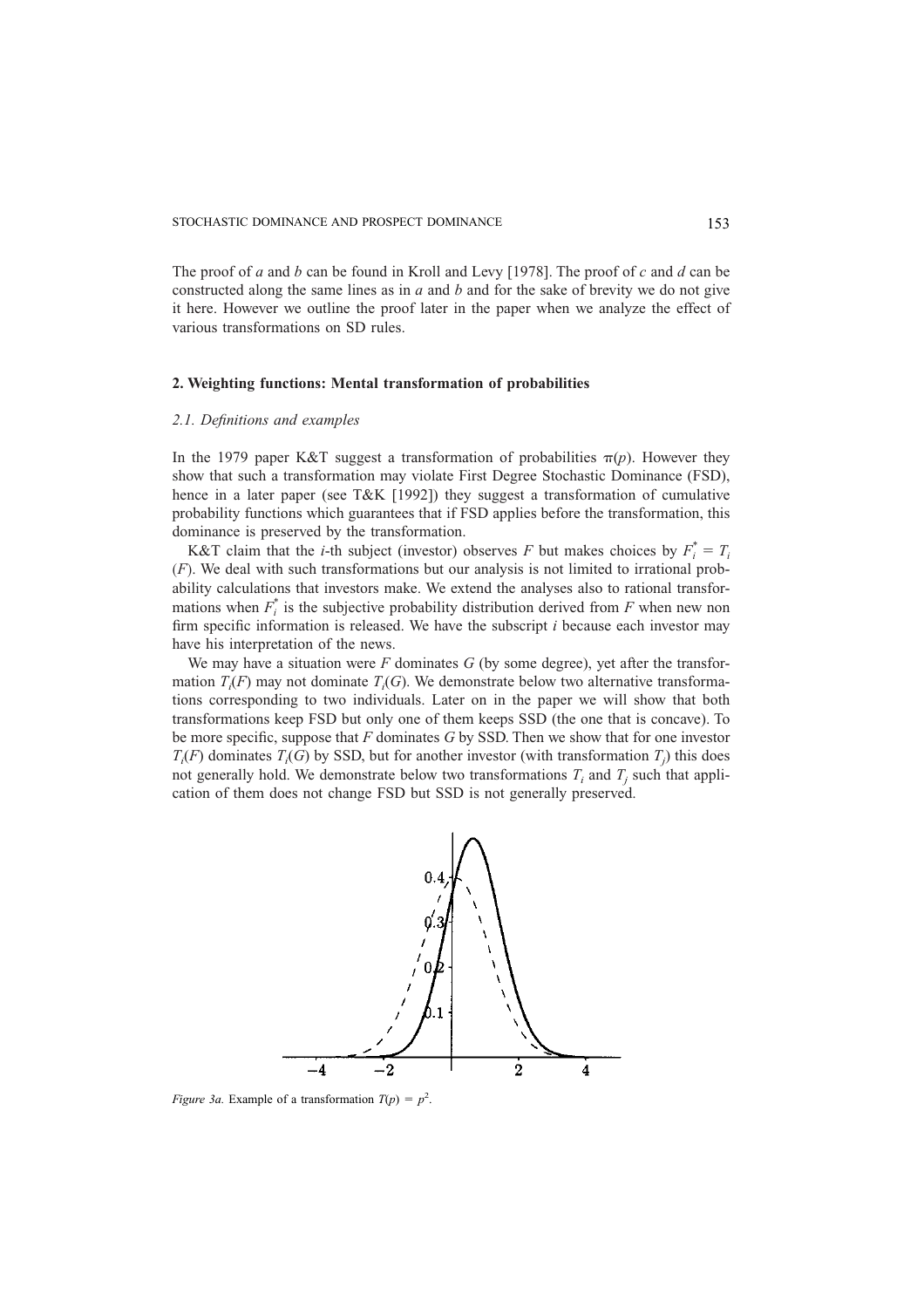To illustrate how the transformations work we use the two transformations  $T(F) = F^2$ and  $T(F) = F^{1/2}$ . Apply them for example to a normal distribution. Figure 3a demonstrates what happens with the normally distributed variable after the first transformation (the transformed distribution is not normal any more, but the area below the line is still equal to unity).

The dashed line represents the normal density function before transformation  $\varphi(x)$  and the solid line represents the density after the transformation which was calculated as

$$
\frac{\partial}{\partial x} \mathsf{T} \left( \int_{-\infty}^{x} \varphi(y) dy \right) = \frac{\partial}{\partial x} \left( \int_{-\infty}^{x} \varphi(y) dy \right)^2
$$

This formula gives the density (derivative with respect to *x*) of the transformation (*T*) of the cumulative (integral) distribution. This transformation increases the mean from 0 to  $1/\sqrt{2\pi}$ , and reduces the variance from 1 to  $1 - 1/\pi$  in this case<sup>5</sup>. Since  $F^2 \leq F$  for  $0 \leq$  $F \le 1$ ,  $T(F)$  dominates *F* by FSD. Note that this transformation is convex  $T' > 0$  and its properties will be described in Theorem 7 below. Thus, such a transformation "subjectively" improved the investor's welfare, i.e. he/she believes that investment is better than what it actually is.

Let us turn now to another transformation that "subjectively" decreases the expected utility. Take the transformation  $T(F) = F^{1/2}$ . When applied for example to the standard normal density we obtain  $F$  and  $T(F)$  as shown in the following figure:

The solid line represents the density after the transformation. The cumulative distribution for  $T(F) = F^{0.5}$  is given by:



*Figure 3b.* Example of a transformation  $T(p) = p^{1/2}$ .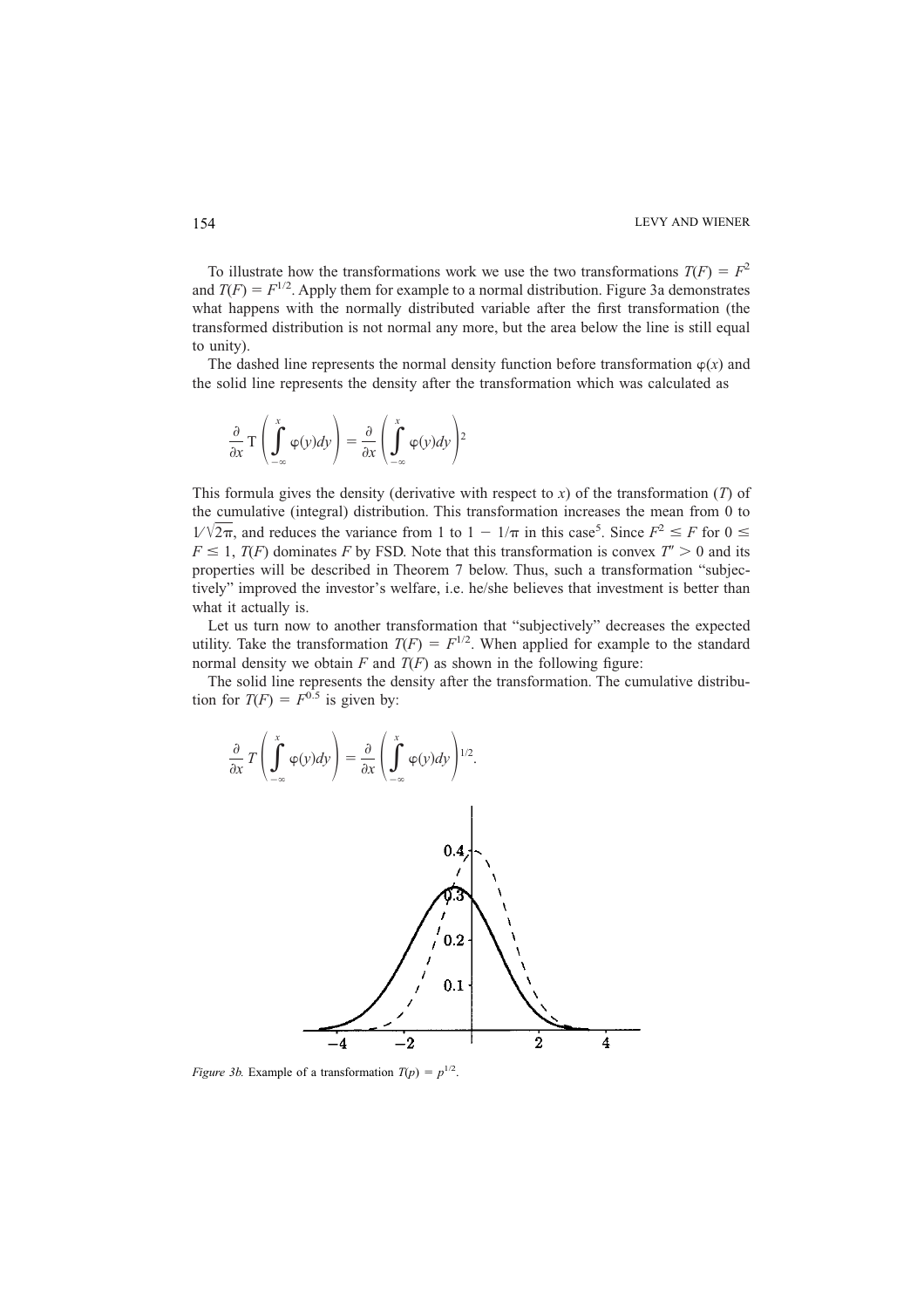Here the mean after the transformation is  $-0.704307$  and the variance is 1.55723 (before the transformation the mean was 0 and variance 1). It is easy to show that *F* dominates *F*\*  $T(T)$  by FSD. Thus the investor thinks that the distribution is not as good as it actually is. An interesting question is what happens with the dominance relation under this transformation, in other words if *F* dominates *G*, what can we say about  $T(F)$  and  $T(G)$ ? Theorem 6 below gives the complete answer to this question.

We analyze the impact of a transformation *T* on FSD, SSD, SSD<sup>\*</sup> and PSD relationships. We do not distinguish whether the source of the transformation is mental (and hence irrational) or a rational adjustment to a new information item. We do not deal with a specific transformation, but with classes of transformations that are similar in concept to the classes of utility functions defined above. We introduce the following classes of transformations<sup>6</sup>:

- **T**<sub>1</sub> the class of monotonic (nondecreasing) transformations<sup>7</sup>, i.e.  $T \in T_1$  means  $T'(p) \ge$ 0 for all *p*.
- **T**<sub>2</sub> the class of monotonic and concave transformations, i.e.  $T \in T_2$  means  $T'(p) \ge 0$ and  $T'(p) \leq 0$  for all *p*.
- $T_2^*$  the class of monotonic and convex transformations, i.e.  $T \in T_2^*$  means  $T'(p) \ge 0$  and  $T''(p) \geq 0$  for all *p*.
- T<sub>p</sub> the class of monotonic transformations that are concave for gains and convex for losses.

We will prove that FSD is preserved under  $T_1$ , SSD is preserved under  $T_2$ , SSD\* is preserved under  $T_2^*$ , and PSD is preserved under  $T_p$ .

#### *2.2. The effect of transformations on dominance relationship*

#### *FSD with transformations*  $T_1$

**Theorem 5.** Any monotonic transformation  $T \in T_1$  preserves the first degree stochastic dominance. In other words if prospect *F* dominates *G* by FSD before transformation *T*, the dominance is intact after the transformation as well.

As  $T(\bullet)$  is monotonic, the proof is obvious. Note that the inverse of theorem 5 is also true: if  $F^* = T(F)$  dominates  $G^* = T(G)$  for every  $T \in T_1$  then *F* dominates *G*. This may be seen by using the identical transformation (which belongs to the class  $T_1$ ) which does not change the distribution and therefore  $F^* = F$  and  $G^* = G$ . Since the distribution is unchanged, here too *F* dominates *G*.

The two transformations  $F^* = F^2$  and  $F^* = F^{1/2}$  described in section 2.1 belong to **T**<sub>1</sub>, hence the FSD is preserved by both transformations for all distributions.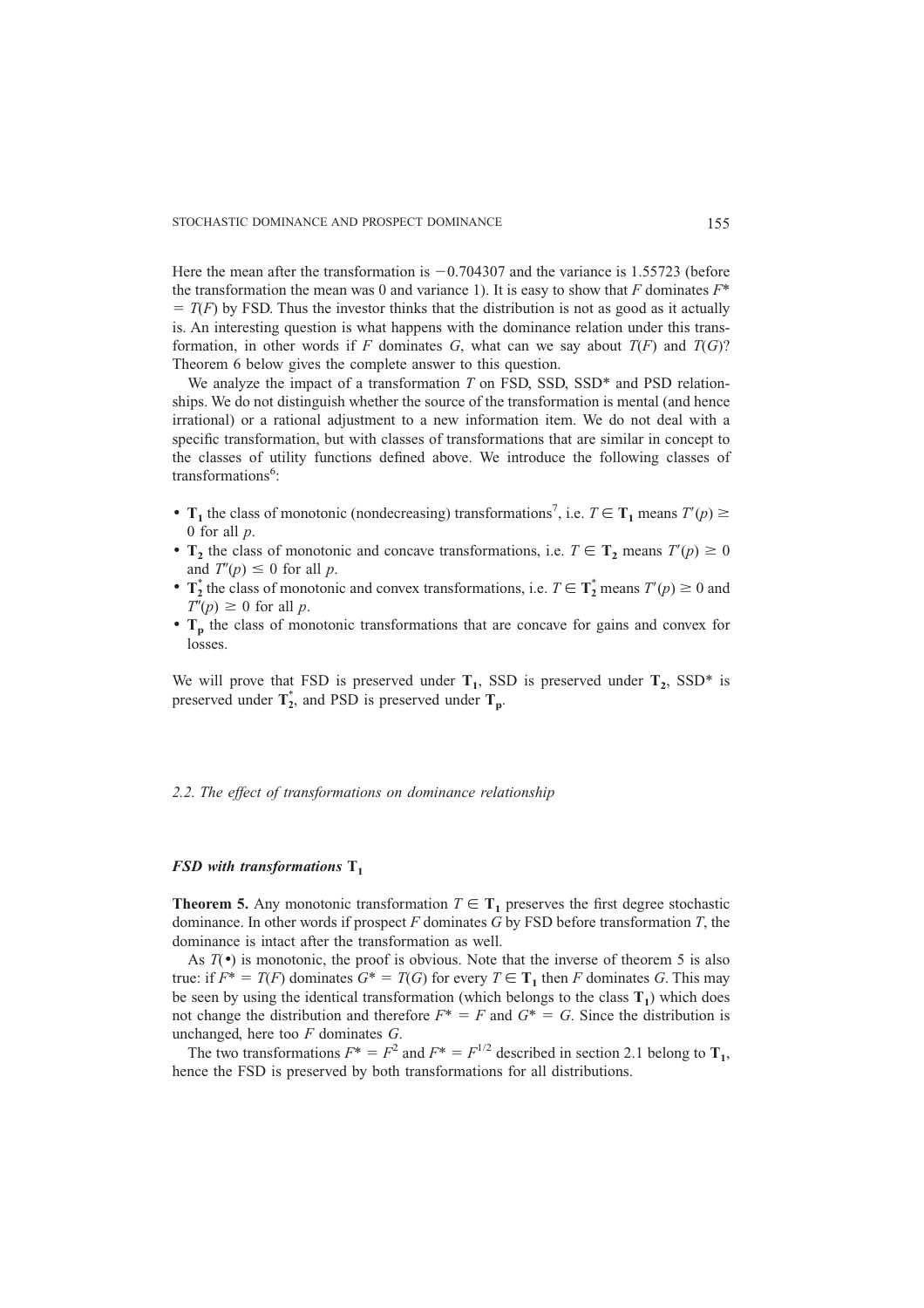**SSD with transformations**  $T_2$  Now we turn to Second Degree Stochastic Dominance (SSD) which defines preferences of investors with a concave utility function (i.e. risk averters).

**Theorem 6.** A monotonic transformation preserves SSD iff it is concave (i.e.  $T \in T_2$ ).

*Proof.* In this proof we employ the quantile approach. Assume that the transformation *T* is smooth (at least twice differentiable)<sup>8</sup> and that  $F$  dominates  $G$  by SSD. Then *x*

$$
D(x) = \int_{-\infty}^{\infty} (G(t) - F(t))dt \ge 0 \text{ for all } x. \text{ This implies (see quantile SD rule, eq. 6) that}
$$
\n
$$
\int_{0}^{p} (Q_F(v) - Q_G(v))dv \ge 0 \text{ for all } 0 \le p \le 1. \text{ We need to prove that}
$$
\n
$$
\int_{-\infty}^{x} (T(G(t)) - T(F(t)))dt \ge 0 \text{ for all } x, \text{ or that } \int_{0}^{p} (Q_{T(F)}(v) - Q_{T(G)}(v))dv \ge 0 \text{ for all }
$$
\n
$$
0 \le p \le 1.
$$

Let us first explain graphically the main idea of the proof and then proceed with the formal proof. In Figure 4 we have the original distributions *F* and *G* and the transformed distributions  $T(F)$  and  $T(G)$ . For any horizontal line the cumulative probability is the same and the values on the horizontal axis give the corresponding quantiles (see Figure 4). For example  $x_1$  is the  $p_1$ -th quantile of distribution *G* and the  $p_2$  quantile of distribution  $G^*$  = *T*(*G*). Similarly *x*<sub>2</sub> is the *p*<sub>1</sub> quantile of distribution *F* and *p*<sub>2</sub> quantile of  $F^* = T(F)$ . Because for a given value  $p_1 = F(x_1) = G(x_2)$  the transformations  $T(F)$  and  $T(G)$  have the same values and therefore the line *CD* must be parallel to the line *AB* and hence the distance between *A* and *B* is equal to the distance between *C* and *D*. Thus we have for  $p_2$  $T(p_1)$  that  $|AB| = |CD|$  or

$$
Q_F(p_1) - Q_G(p_1) = Q_{T(F)}(p_2) - Q_{T(G)}(p_2).
$$

Thus we can use the transformed differences, such as  $|CD|$  instead of  $|AB|$ . Recall that for any value such as  $p_1$  there is a corresponding value like  $p_2$  such that  $|AB| = |CD|$ . Denote by  $H(p)$  the difference in the quantiles of  $F^* = T(F)$  and  $G^* = T(G)$ , and by  $h(p)$  the difference between the quantiles of the original distributions *F* and *G*. Then by the assumptions of the theorem it is given that  $\int_{0}^{b}$ *p*  $h(v)dv \geq 0$  for every *p* and we need to prove *p*

that  $\int_{0}$  $H(v)dv \ge 0$  for every *p*. However because for every value  $p_1$  there is the corre-

sponding value  $p_2 = T(p_1)$  such that  $h(p_1) = H(p_2)$  we can switch from  $H(p_2)$  to  $h(p_1)$  and to express the inequality in terms of the original distributions *F* and *G* (with an appro-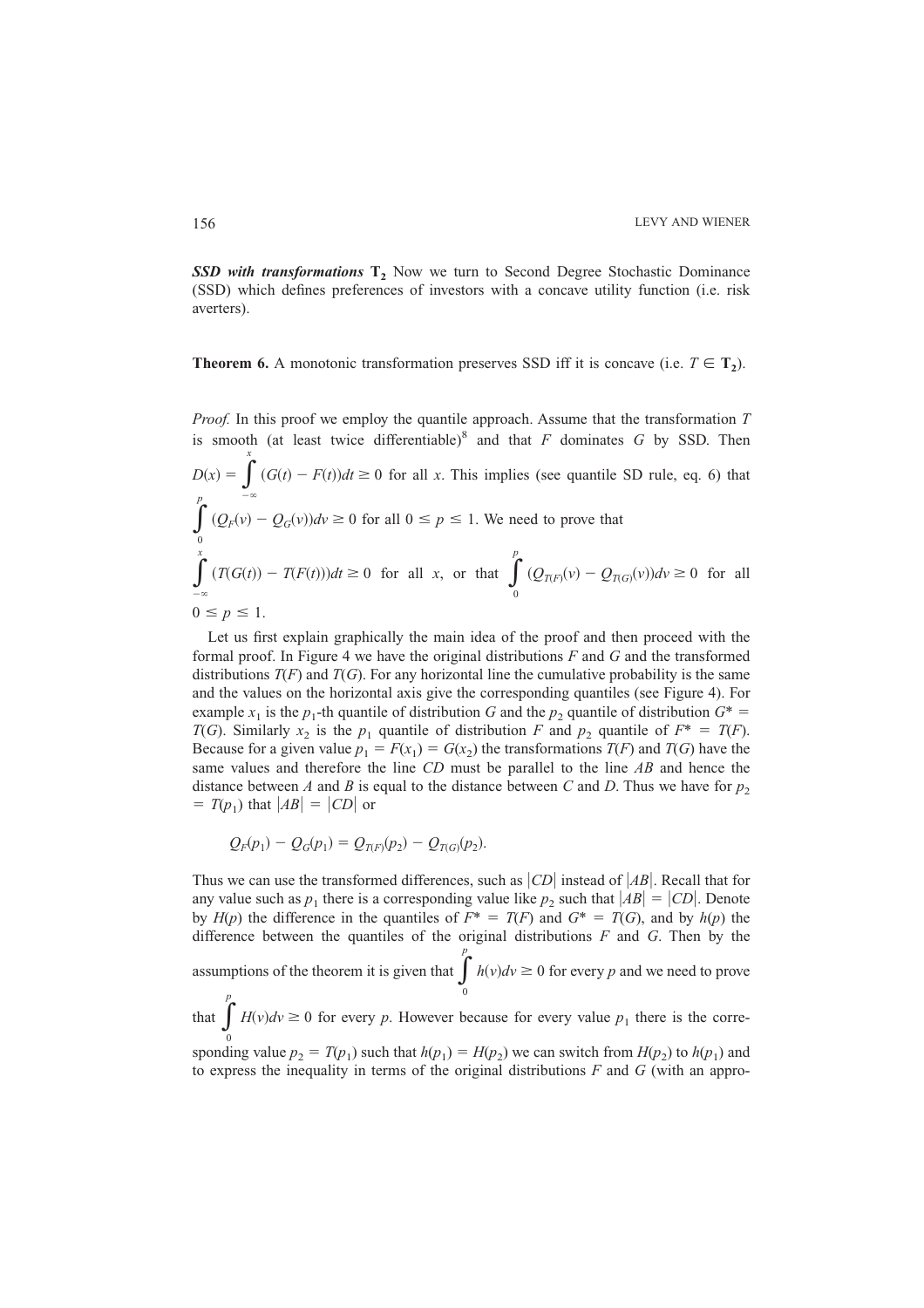

*Figure 4.* The distributions *F* and *G* before transformation *T* and after.

priate change of limits). To preserve the dominance we need  $T' \leq 0$  as shown below. This is because we actually have to sum up the areas between the curves *F* and *G* and not the intervals like  $|AB|$ . However the areas are stretched by *T'*.

Let us turn now to the formal proof. We define

$$
h(p) \equiv Q_F(p) - Q_G(p)
$$

$$
H(p) \equiv Q_{F^*}(p) - Q_{G^*}(p)
$$

For the difference in the quantiles of distributions *F*\* and *G*\* we have

$$
H(p) = Q_F(T^{-1}(p)) - Q_G(T^{-1}(p)) = h(T^{-1}(p))
$$

Therefore we have the following identity  $\int_{0}^{1}$  $\int_{0}^{p} H(v)dv = \int_{0}^{p}$ *p*  $h(T^{-1}v)dv$ . Let us introduce a new variable:  $w = T^{-1}v$ ; this implies  $v = Tw$ ,  $dv = T'(w)dw$ . Then we get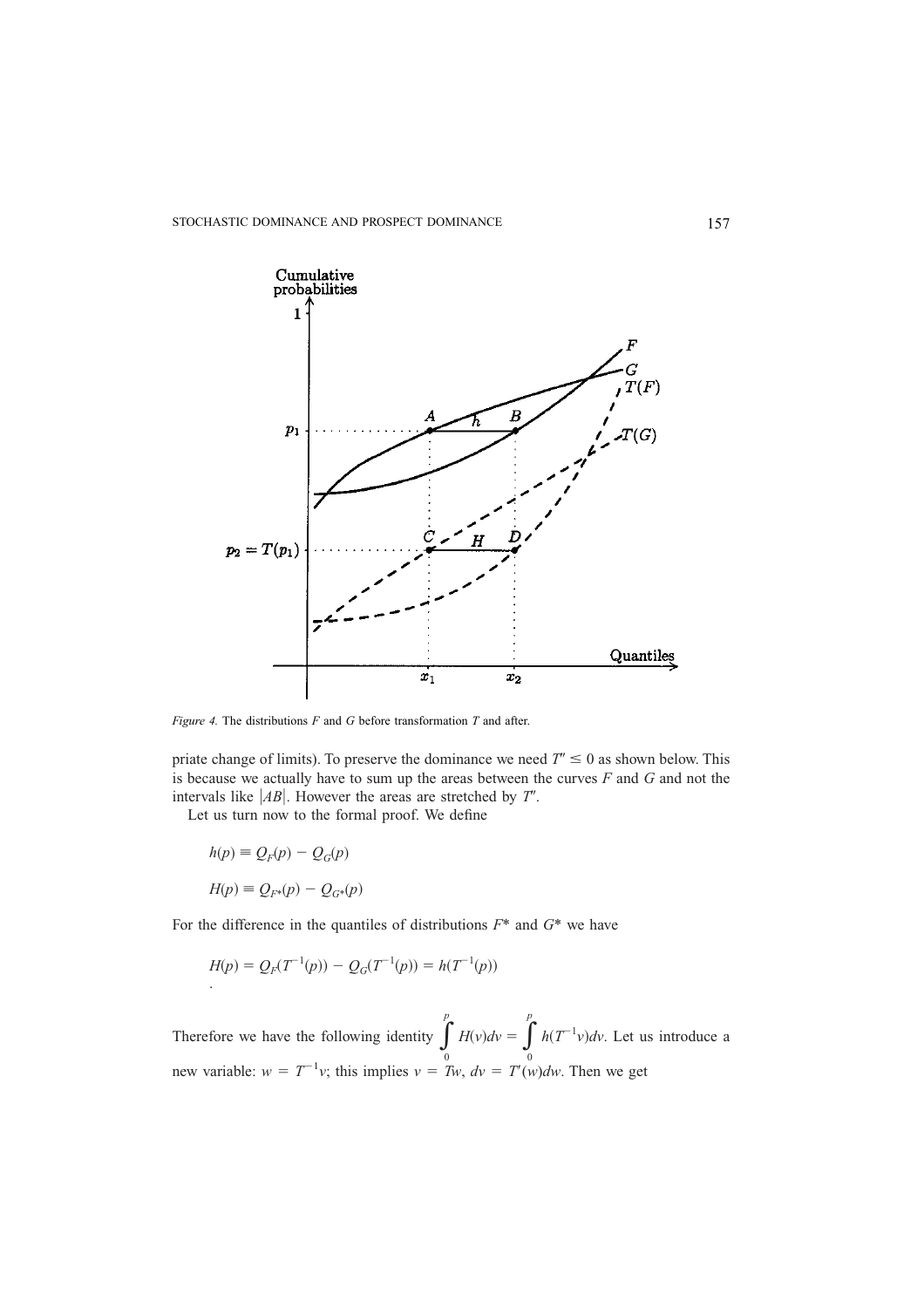158 LEVY AND WIENER



*Figure 5 a.* Cumulative distribution *F* before transformation. b. Cumulative distribution *G* before transformation.

$$
\int_{0}^{p} h(T^{-1}v)dv = \int_{0}^{T^{-1}p} h(w)T'(w)dw
$$

Integrating by parts the term on the right hand side we obtain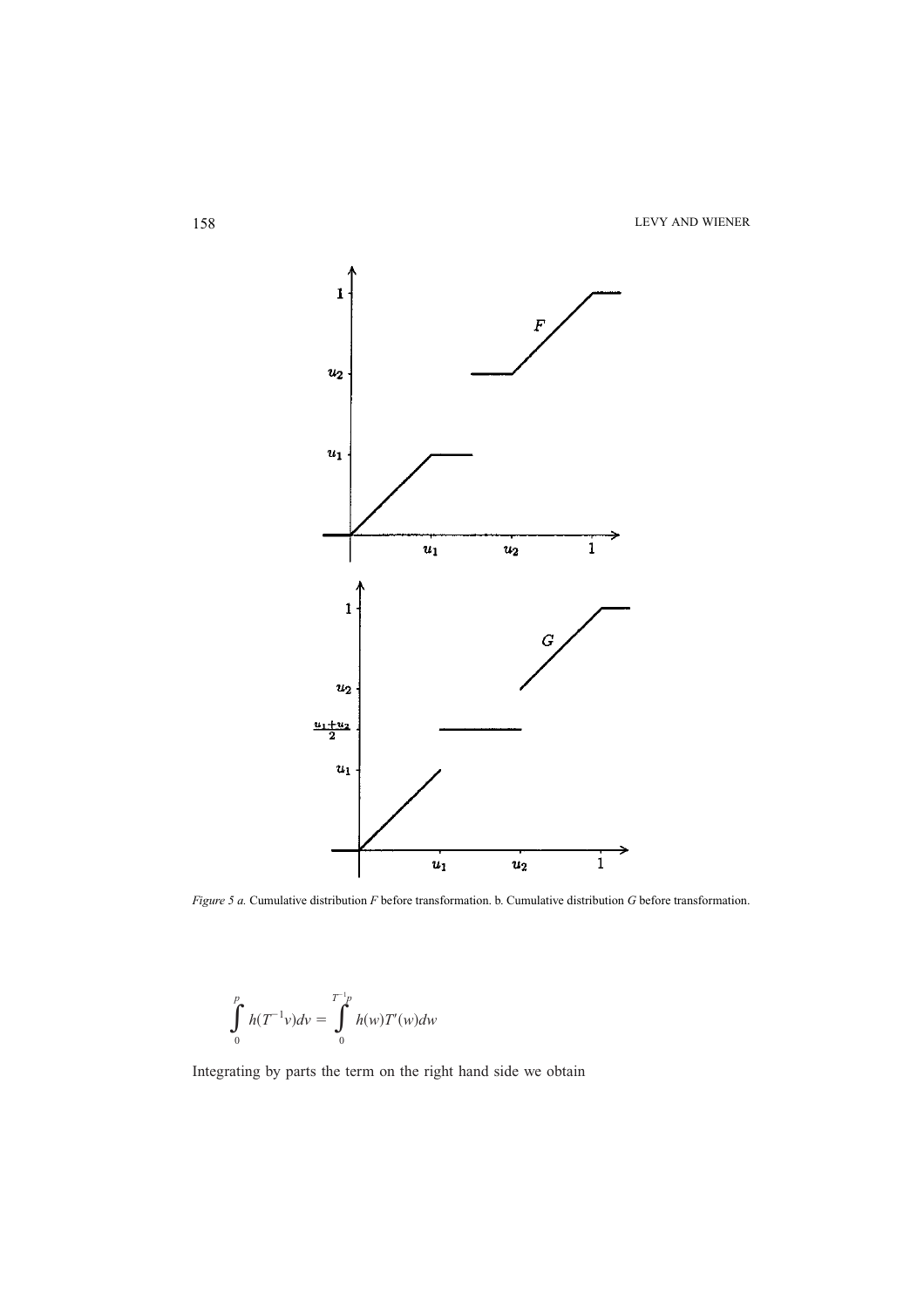STOCHASTIC DOMINANCE AND PROSPECT DOMINANCE 159

$$
T'(w) \int_{0}^{w} h(u) du \Big|_{0}^{T^{-1}p} - \int_{0}^{T^{-1}p} \left( \int_{0}^{w} h(u) du \right) T'(w) dw =
$$
  

$$
T'(T^{-1}p) \int_{0}^{T^{-1}p} h(u) du - \int_{0}^{T^{-1}p} \left( \int_{0}^{w} h(u) du \right) T'(w) dw \ge 0
$$

since  $T' \ge 0$ ,  $T'' \le 0$  (because we consider  $T \in T_2$ ) and the integral of *h* from 0 to any number between 0 and 1 is non-negative (by the assumption of the theorem that *F* dominates *G*). This proves that  $\int_{0}^{\infty}$ *p*  $H(v)dv \geq 0$  for all values of *p* which implies (quantile SD rule, eq. 6) that  $\int_0^x$ at least one value for which the inequality is strict is trivial hence for the sake of brevity  $(T(G(t)) - T(F(t)))dt \ge 0$  for all values of *x*. Showing that there is is omitted. This proves that if *F* dominates *G* by SSD then also  $F^* = T(F)$  dominates  $G^*$  $T(G)$  as long as  $T \in \mathbf{T_2}$ .

We now prove conversely that any monotonic transformation of the cumulative probability preserving Second Degree Stochastic Dominance must be concave. Assume that there is a transformation *T* which is monotonic, but is not concave and assume that it preserves the SSD rule. Then there is a region in which  $T'(u) > 0$  for all  $p \in [p_1, p_2]$ (recall that  $0 \le p_1 < p_2 \le 1$ ). Consider the following prospects *F* and *G*. They coincide for all values below  $p_1$  and above  $p_2$  however are different between these two values. Set

$$
F(t) = \begin{cases} 0, \text{ if } t < 0, \\ t, \text{ if } 0 \le t < p_1, \\ p_1, \text{ if } p_1 \le t < 0.5(p_1 + p_2), \\ p_2, \text{ if } 0.5(p_1 + p_2) \le t < p_2, \\ t, \text{ if } p_2 \le t < 1, \\ 1, \text{ if } 1 \le t. \end{cases} \qquad G(t) = \begin{cases} 0, \text{ if } t < 0, \\ t, \text{ if } 0 \le t < p_1, \\ 0.5(p_1 + p_2), \text{ if } p_1 \le t < p_2, \\ t, \text{ if } p_2 \le t < 1, \\ 1, \text{ if } 1 \le t. \end{cases}
$$

Then after the transformation the cumulative distributions  $F^* = T(F)$  and  $G^* = T(G)$ still coincide outside the region  $[p_1, p_2]$ . Inside this region they have the form:

$$
F^*(t) = \begin{cases} T(p_1), \, if \, p_1 \le t < 0.5(p_1 + p_2), \\ T(p_2), \, if \, 0.5(p_1 + p_2) \le t < p_2, \end{cases} \quad G^*(t) = T(0.5(p_1 + p_2)), \, if \, p_1 \le t < p_2,
$$

Convexity of *T* in this region implies  $T(0.5(p_1 + p_2)) < (T(p_1) + T(p_2))/2$  and after the transformation this region looks like as shown in Figure 6.

This implies that there is no SSD any more, contradicting our assumption about *T*. Once again let us refer to the two examples given in section 2.1. The transformation *F*\*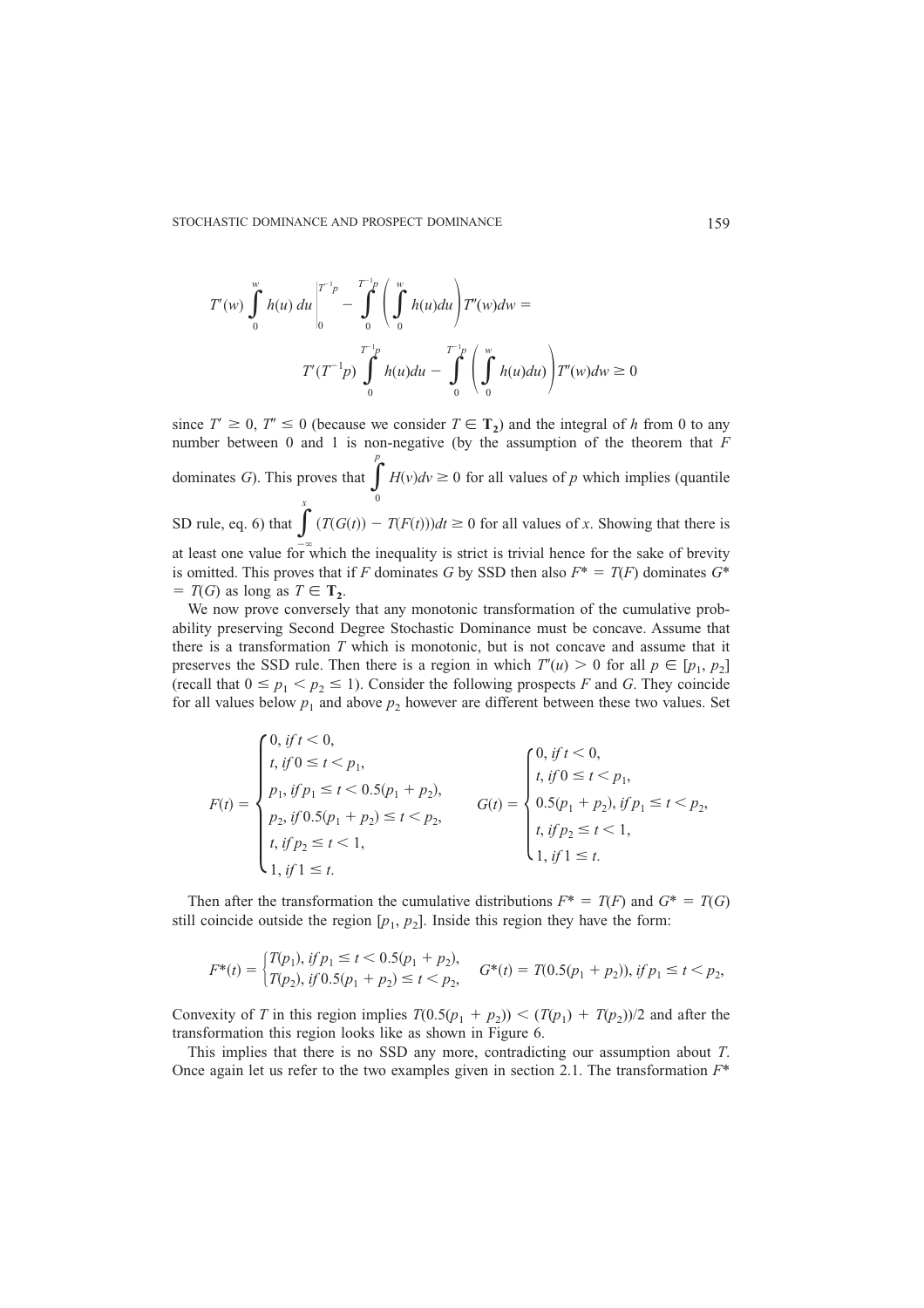160 LEVY AND WIENER



*Figure 6 a.* The cumulative distribution *T*(*F*) after the transformation. b. The cumulative distribution T(G) after the transformation.

 $F^{-1/2}$  is concave, it belongs to  $T_2$  and hence preserves the SSD rule. However the transformation  $F^* = F^2$  is convex, it does not belong to  $T_2$  and hence may not preserve the SSD.

# $SSD^*$  with transformations  $T_2^*$

**Theorem 7.** A monotonic transformation preserves SSD<sup>\*</sup> iff it is convex (i.e.  $T \in T_2^*$ ).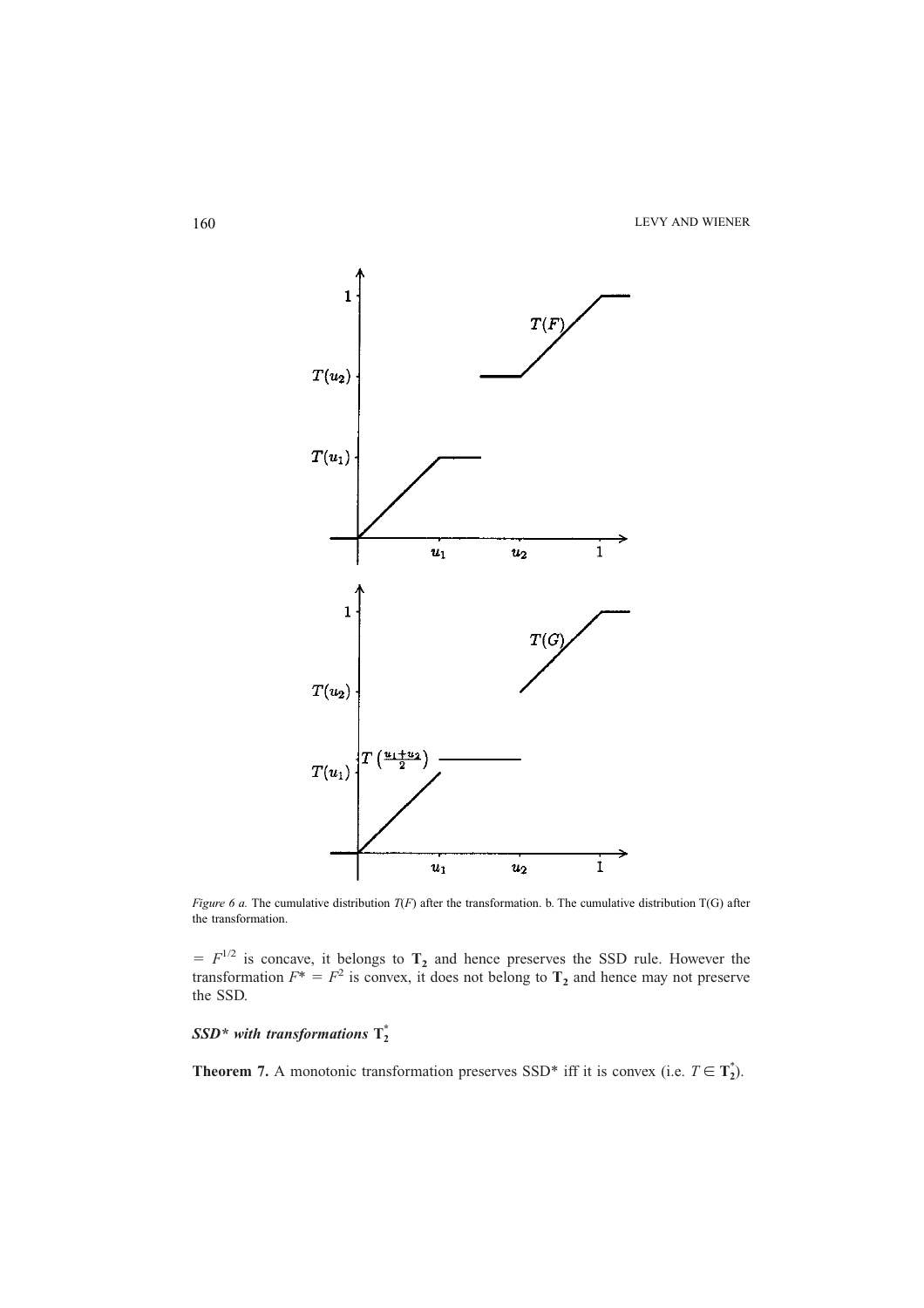This theorem can be proved similar to the Theorem 3 by introducing an artificial risk averse investor and replacing gains by losses. Alternatively one can repeat the quantile approach that we have discussed in the Theorem 6. Note that in the example given in section 2.1,  $F^* = F^2$  belongs to  $T_2^*$  and preserves the SSD\* rule, though  $F^* = F^{1/2}$  does not.

*PSD with transformations* **T<sub>p</sub>** Many normative economic models assert how investor should behave. Positive economic models<sup>10</sup> assert how investors do behave. These positive models reveal strong evidence that,

- a. The utility function of investors is *S*-shaped. By *S* shaped we mean increasing and concave for gains, increasing and convex for losses, the inflection point is at the current wealth.
- b. Investors apply a weighting function to  $F$ , namely they make choices by comparing  $F_i^* = T_i(F)$  with  $G_i^* = T_i(G)$  and not by comparing *F* with *G*.

In this section we analyze the  $U_p$  class of utility functions which contains all possible *S*-shaped utility functions. We show that under the class of transformations  $T_p$ , the PSD relationship remains. Since an *S*-shaped utility function causes risk seeking in the negative domain and risk aversion in the positive, this section relies on the results found in the previous sections.

**Theorem 8.** *F* dominates *G* by PSD iff every transformation  $T \in T_p$  preserves this dominance.

*Proof.* Assume that *F* dominates *G* by PSD, then by theorem 4 this implies  $\int G(t)$  –  $F(t)dt \ge 0$  for all  $y < 0 < x$ . Since the set  $T_p$  consists of transformations that are monotonic and concave (convex) in the domain of gains (losses) we conclude that each integral  $\int_{y}$  $\int_{y}^{0} (G(t) - F(t))dt \ge 0$  and  $\int_{0}^{x}$ *x*  $(G(t) - F(t))dt \ge 0$  preserves its sign under the corresponding transformation hence:  $\int_{y}$  $\int_{y}^{0}$  (*G*\*(*t*)) *dt*  $\geq 0$  and  $\int_{0}^{x}$ *x*  $(G^*(t) - F^*(t))dt \ge 0.$ This implies that we have  $\int (G^*(t) - F^*(t))dt \ge 0$ , then using the theorem 4 we get the *x*

PSD rule again. To prove necessity we use the fact that among the class of  $T_p$  transformations there is a transformation that almost does not change the distribution. This completes the proof.

Note that the two transformations given in the section 2.1 do not belong to  $T_p$ , hence do not preserve the PSD.

*x*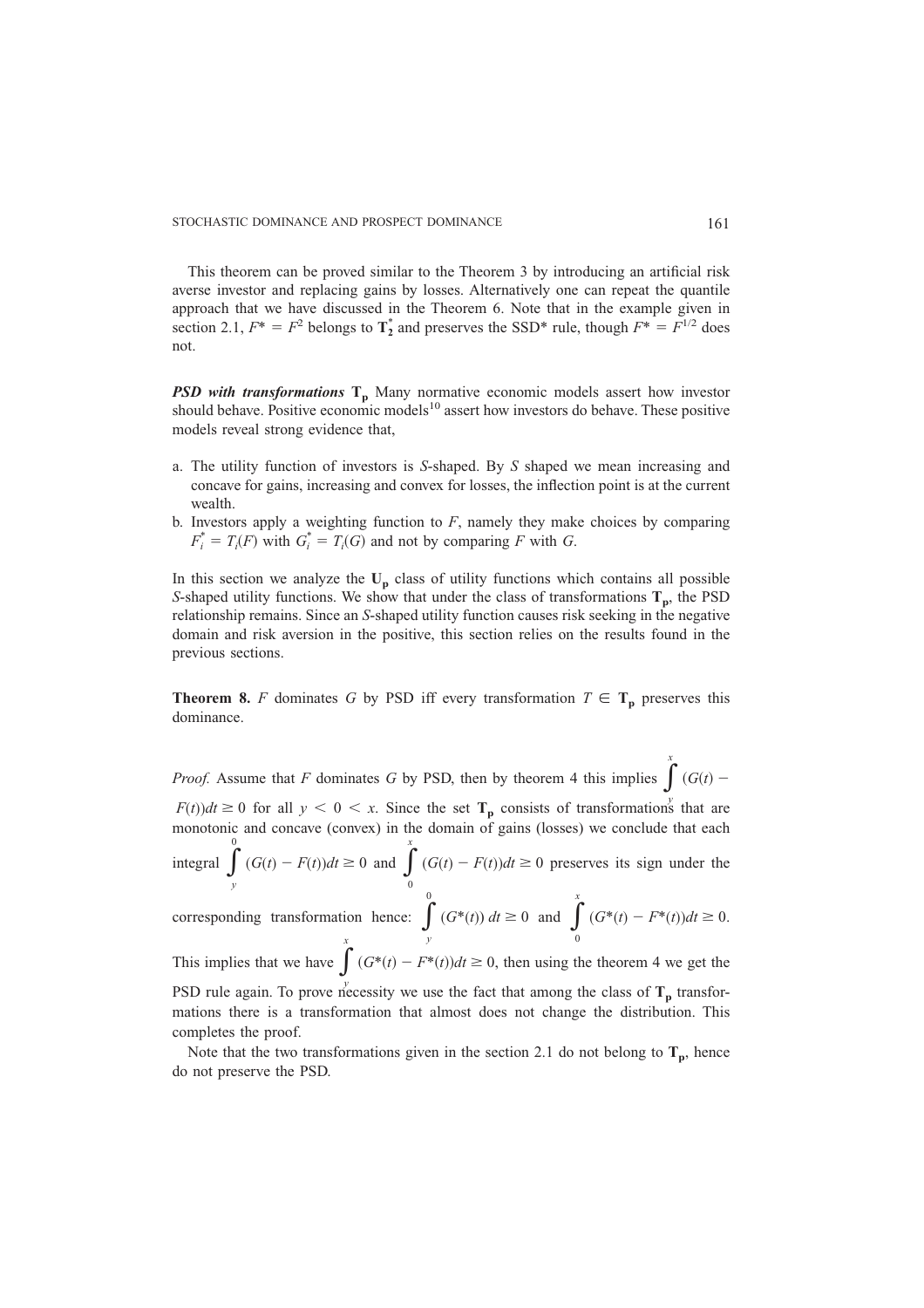#### **3. Concluding remarks**

Efficiency analysis of investments and in particular stochastic dominance partial ordering assumes homogeneity of expectations regarding the probability distribution. Experimental studies reveal that even if all investors observe the same distribution of returns, they perform a mental transformation of the cumulative distribution. Each investor has his/her specific transformation and as a result Stochastic Dominance (SD) rules may lose ground. In addition it is found that the utility function is *S*-shaped (it is also called an *S*-shaped value function).

We develop in this paper a dominance rule called Prospect Stochastic Dominance (PSD) corresponding to the *S*-shaped value functions. We find a wide range of probability transformations under which the first degree, the second degree and the prospect stochastic dominance are intact.

It is shown in this paper that SD rules are intact as long as some constraints are imposed on the transformations  $T(\bullet)$  of the cumulative probabilities: monotonicity of the transformation is required for FSD to be intact, monotonicity and concavity of  $T(\bullet)$  to keep SSD intact, and convexity of  $T(\bullet)$  for losses and concavity of  $T(\bullet)$  for gains to keep PSD intact.

#### **Acknowledgements**

The authors acknowledge the financial support of the Krueger Center of Finance and very useful remarks of the editor and the anonymous referee.

#### **Notes**

- 1. When we say that a function  $f(x) \ge 0$  (or  $f(x) \le 0$ ) for all x, we mean that this function is not negative (not positive) for all *x* and a strong inequality holds at least for one value of *x*. This important convention is used for the rest of the paper for all utility functions and the various decision rules before and after transformations.
- 2. We wish to thank the anonymous referee for pointing out this elegant proof. However this approach should be used carefully in the case of discrete events. An alternative proof (longer, but valid also in the discrete case) is available from the authors by request.
- 3. We do not ignore another requirement of prospect theory, which is that the slope of the value function is bigger for losses than for gains. Our proof is valid for all *S*-shaped utility functions including the functions with this specific property.
- 4. This is a technical condition. It can be easily resolved either by choosing an appropriate value of the (multi-valued) inverse functions  $O_F$  or by a tiny change of all probabilities which does not influence preferences but assigns a positive probability for every interval of positive length.
- 5. Calculated with the *Mathematica* program.
- 6. Recall that by writing  $f(x) \ge 0$  ( $f(x) \le 0$ ) for all *x* we actually mean that it is not negative (not positive) for all *x* and positive (negative) at least for one value of *x*.
- 7. Throughout the article we assume  $T(0) = 0$  and  $T(1) = 1$ , so the monotonic transformation is nondecreasing.
- 8. If not one can always approximate *T* by a smooth transformation and repeat the same arguments.